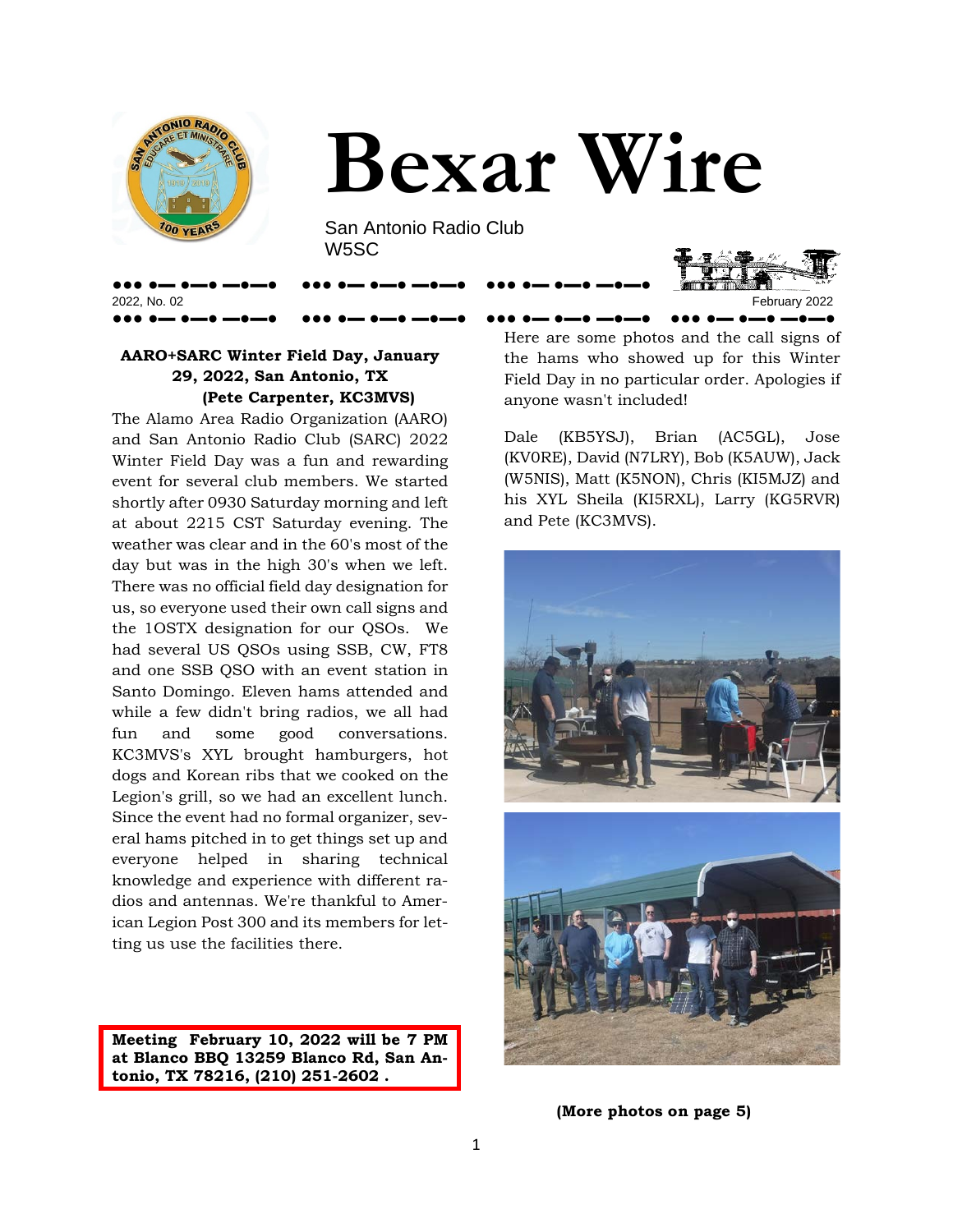

Hello Fellow Hams!

Rosendo is still recovering from some health challenges.

With the cold weather and ice storms for this freezing February it is a good time to stay in, grab a cup of your favorite warm beverage, fire up the rig(s) and make some new contacts. The winter field day was a great success. Thanks to those who pitched in to get it going. Stay warm, stay safe, stay well and…

Good DX

Jim Neff, WJ4M for Rosendo Guzman – N5YBG

### **Bexar Wire**



Published monthly by: CONIO RAND Rosendo Guzman N5YBG President, San Antonio Radio Club Jimmie Neff, WJ4M Editor 210-563-2121 [jlneffjr@sbcglobal.net](mailto:jlneffjr@sbcglobal.net)

The due date for articles is the **Monday** before the first **Thursday** of the month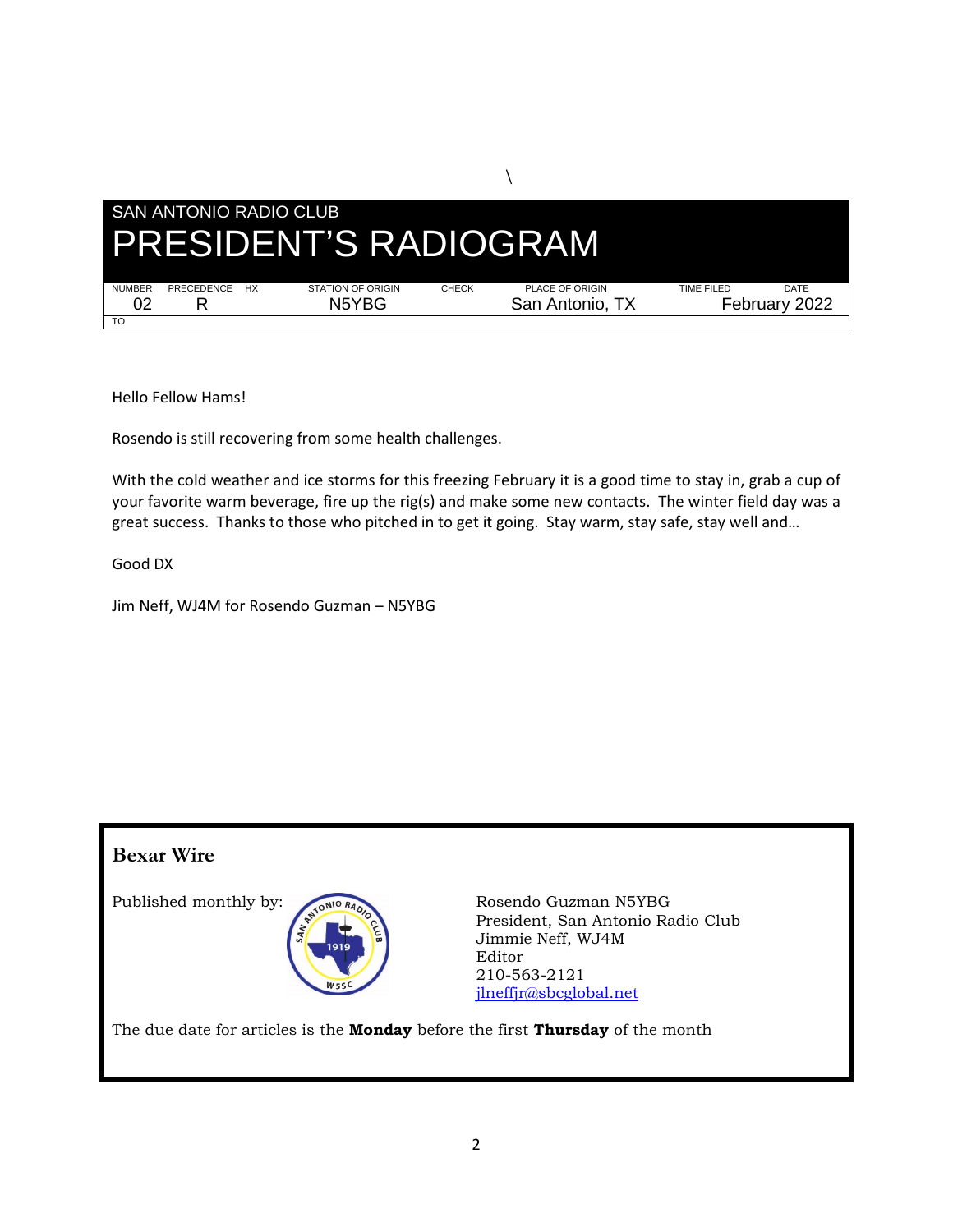### **San Antonio Radio Club**

Meeting Minutes 7:00 p. m., January 13, 2022 Blanco BBQ, 13259 Blanco Rd., San Antonio, TX 78216

Club Chairman Harold Fleischer, AE5AS, called meeting to Order At 7:00 pm

Introductions by Club Chairman Harold Fleischer, AE5AS

Presentation by Club Chairman Harold Fleischer, AE5AS, on RF coaxial cable

Review of Tonight's Agenda: Approved without change, addition or objection by unanimous consent

Approval of Minutes of the Last Meeting

There being no changes, additions, or deletions to the minutes, they were approved without objection by unanimous consent.

Officer Reports:

**President** – Absent, recovering from illness.

**Vice President** Lloyd Swartz KF5ZHW – Absent

**Secretary** – Jack Bannin N5JLB –Minutes from club meetings can be found a[t](http://w5sc.org/) [w5sc.org](http://w5sc.org/) website, in the Newsletters section.

**Treasurer** – Jon April, KI5CSK, has replaced Jeff Boyes, ND8B, who retired from the board. Financials reviewed.

**Newsletter Editor** – Jimmie Neff reported The January Bexar Wire newsletter was sent out on January 12th, 2022.

**Webmaster** – Bill Craft, KD2HIQ. Absent. Per Harold Fleisher, Bill has updated the website.

**Membership** – Bill Craft, KD2HIQ. Absent, but provided Harold Fleisher some information: 50% renewed as of the BOD meeting last week. Today is the first day of the regular renewal of \$15. Reduced renewal rate has ended. Can renew with Jon April, KI5CSK (Treasurer) or pay online at the club website.

**Chairman of the Board Report** – Harold Fleischer, AE5AS The Board of Directors met January 6, 2022.

2022 Budget approved. Major budget topics reviewed.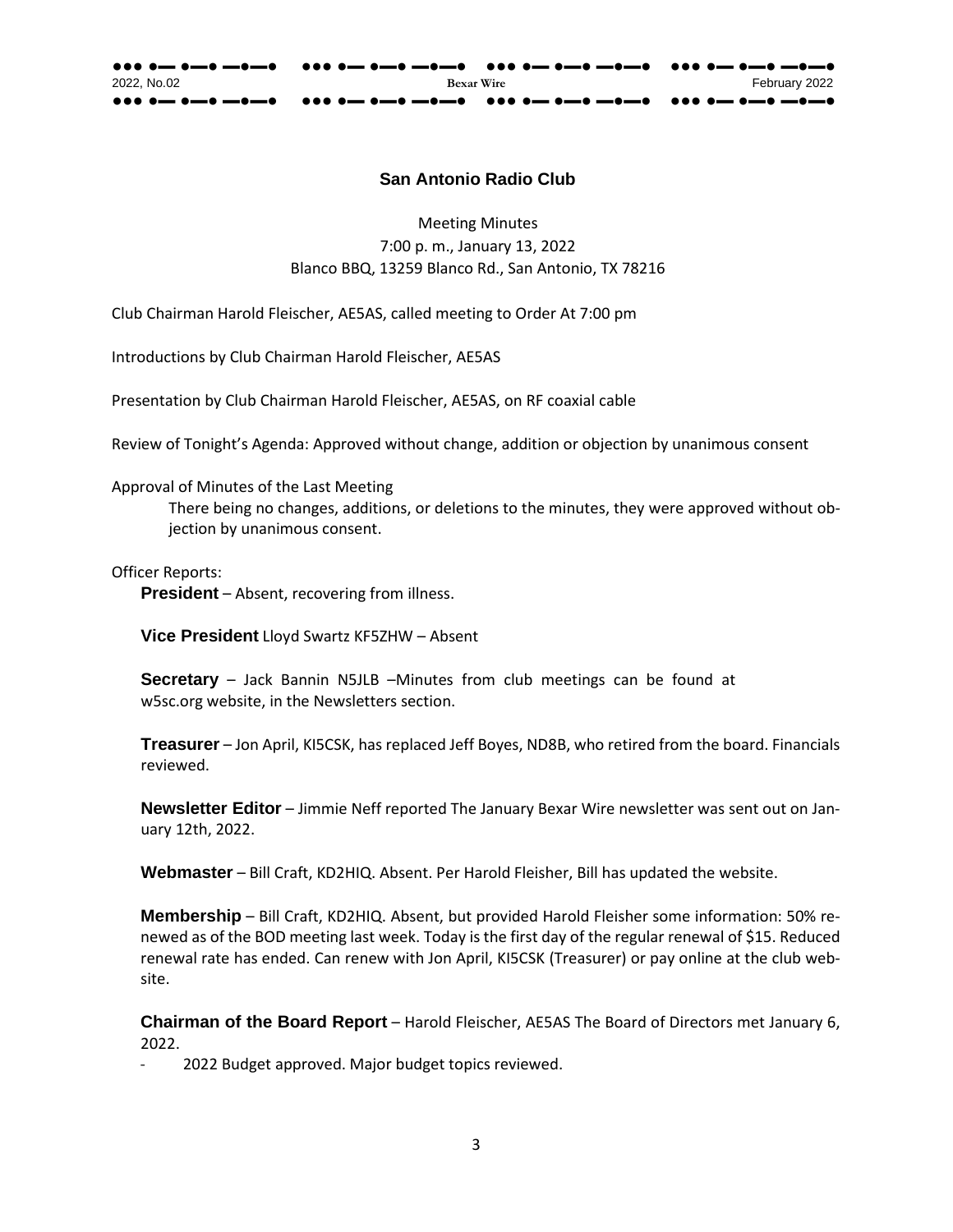| 2022. No.02 | <b>Bexar Wire</b> | February 2022 |
|-------------|-------------------|---------------|
|             |                   |               |

**Education and Training** – David Finell N7LRY, gave classes in November, testing for hospital staff and others. Nothing scheduled in the near future. Intends to begin offering classes for all three exam levels by Zoom.

**Executive** –No Report

**Emergency Communications** – No Report

**Field Day** – Joe Bruno W5AUQ – No Report. Per Harold Fleischer, the warehouse will need some cleanup of gear soon.

**Finance and Review** – In November, Paul Guido N5IUT completed the audit of the club's books, all passed! Another audit is due, as Jon April has become the new Treasurer.

### **JOTA** – No Report

**Radio Fiesta** – Committee members: Rosendo Guzman, Jon April, and Bill Craft. Working with venue to arrange 2023 event. Contract pending. Event will be the third weekend of June, 2023.

**Silent Key Committee** –Report by Rodney Brown. Inventoried, sorting items. Will be reviewing the use of warehouse space, possibility of adding shelving for the items. We have a large volume of vacuum tubes and capacitors. Harold Fleisher reported he will be meeting with Linda Bruno re: updating storage space requirement. Some items have been sold, but we retain a large volume of SK donated items.

**VE Team** – Report by Harold Fleisher on behalf of team leader Pat Knight AD5BR – Her health has improved. No testing planned for the near future. In November testing was conducted by David Finell. Other testing sites are available from other area clubs/groups (ROOST, ARRO).

**Old Business** (Motions carried over from previous meetings) - None

**New Business** – None

Announcements for The Good of Amateur Radio

**David Finell**: Winter Field Day last weekend of January (1/29/22). Saturday only at the American Legion across from The Bullet Hole on Grossenbacher Rd. 9 AM – Midnight.

**Richard Elder**: Buyer beware of antenna gear from Ebay, Many fake items being sole **Harold Fleisher**: Dec QST article about a ham transceiver by Baofeng, GT-5R dual band, which has fixed the out-of-band transmission problems and the previous spurious emissions. Harold bought one and reviewed it.

Meeting Adjournment @ 8:32 PM

\_\_\_\_\_\_\_\_\_\_\_\_\_\_\_\_\_\_\_\_\_\_\_\_\_\_\_\_\_\_\_\_\_\_\_\_\_\_\_\_\_\_\_\_\_\_\_\_\_\_\_\_\_\_\_\_\_\_\_\_\_\_\_\_\_\_\_\_\_\_\_\_\_\_\_\_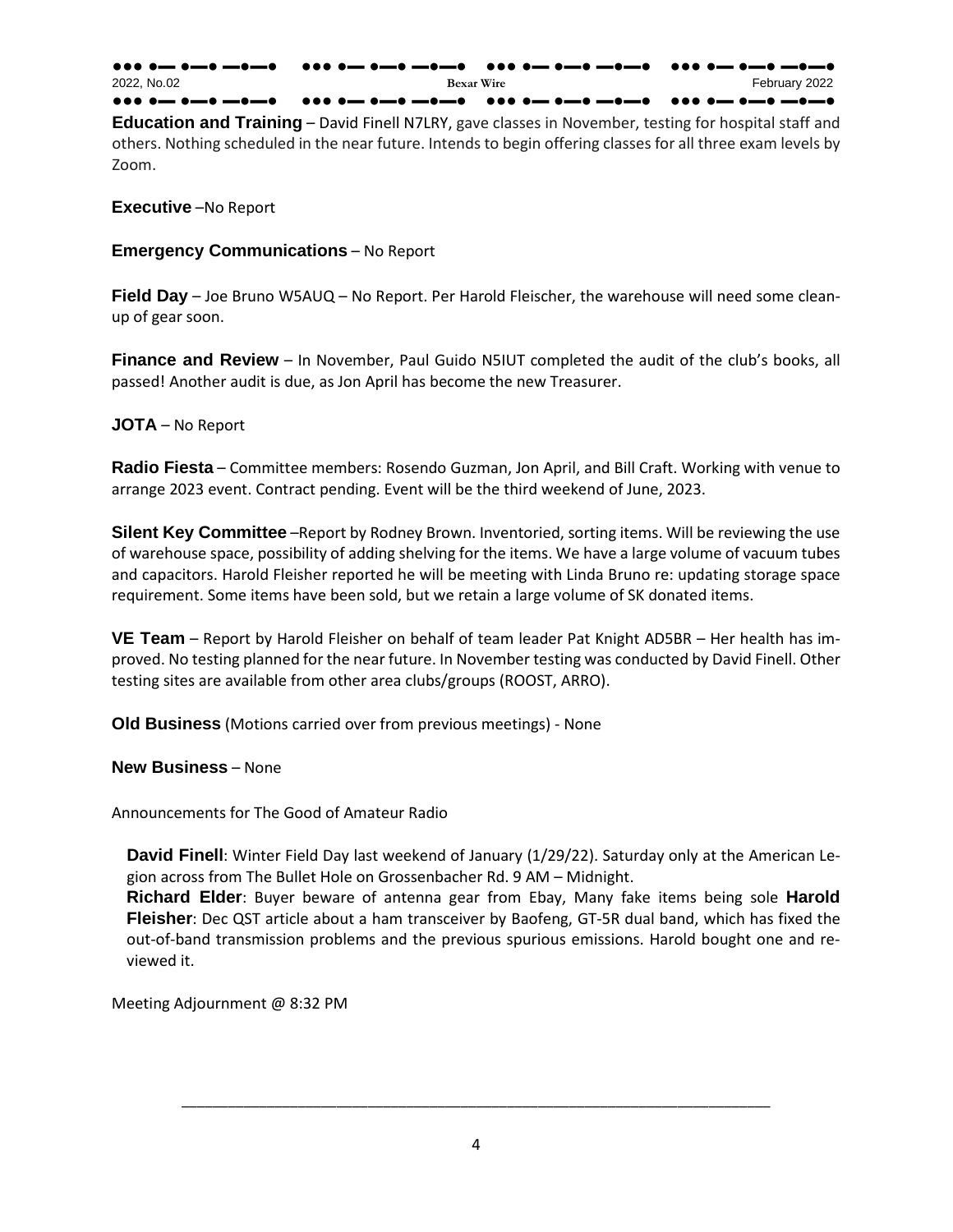| 2022. No.02 | <b>Bexar Wire</b> | February 2022 |
|-------------|-------------------|---------------|
|             |                   |               |



## **Volunteer Examiners at Work**



Report by Harold Fleisher on behalf of team leader Pat Knight AD5BR – Her health has improved. No testing planned for the near future. In November testing was conducted by David Finell. Other testing sites are available from other area clubs/groups (ROOST, ARRO). 73,

Pat Knight AD5BR 210-273-5927 iPhone (Note, Pat is temporarily off line for VE, please check with [hamtest@gmail.com](mailto:hamtest@gmail.com) for latest availability)

### **More phtos from the Winter Field Day**

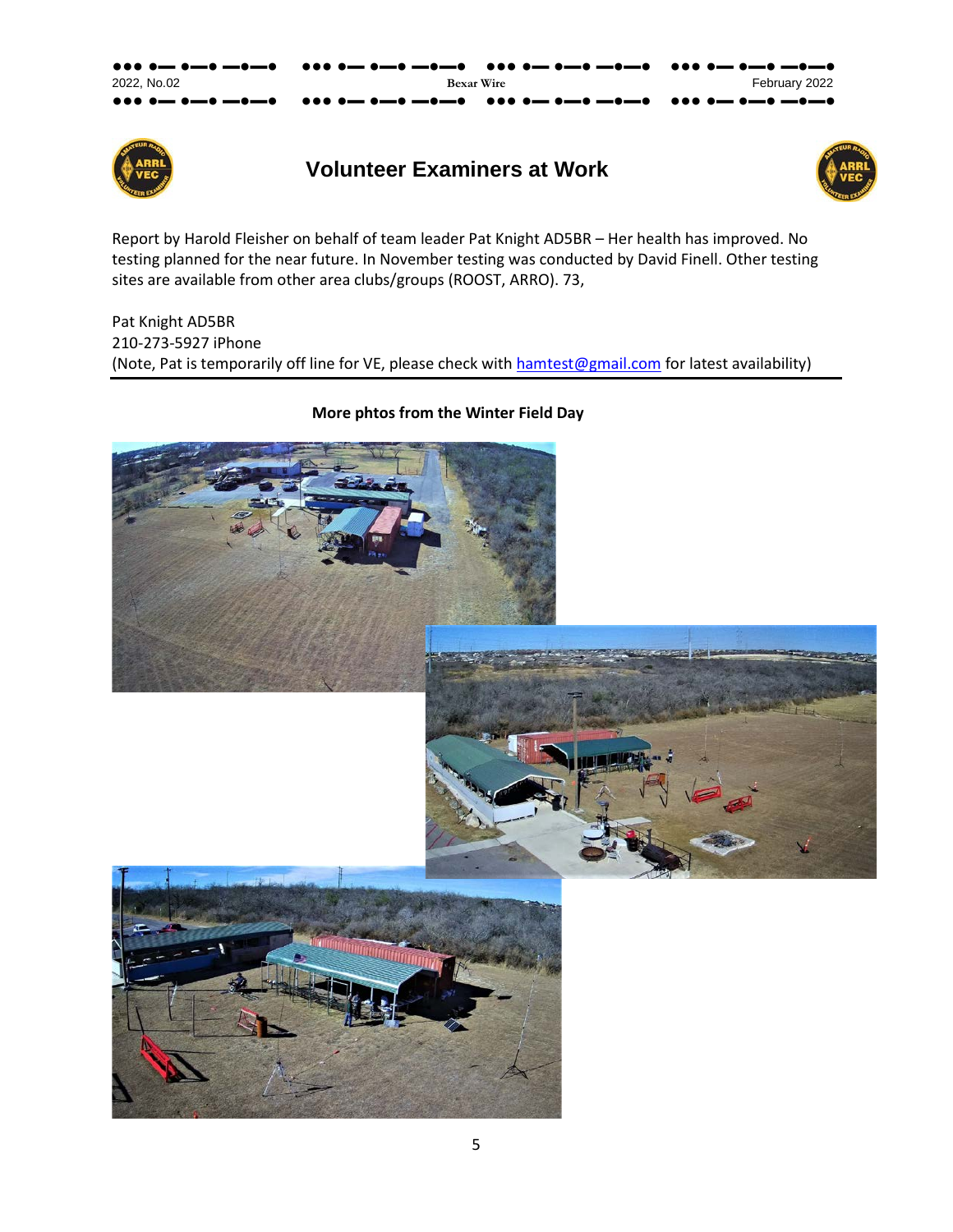

#### **Hogwash for Hamsters – a book review**

**\_\_\_\_\_\_\_\_\_\_\_\_\_\_\_\_\_\_\_\_\_\_\_\_\_\_\_\_\_\_\_\_\_\_\_\_\_\_\_\_\_\_\_\_\_\_\_\_\_\_\_\_\_\_\_\_\_\_\_\_\_\_\_\_\_\_\_\_\_\_\_\_\_\_\_\_\_\_\_\_\_\_\_\_\_\_\_\_\_\_\_\_\_**



Jerry Spring, VEBCNU

An interesting title, Hogwash for Hamsters, by Jerry Spring VE6CNU, is a series of short vignettes, quips and otherwise silly humor, related to the fine hobby of Ham Radio and those who practice the dark arts therein. The book is available at several outlets, Amazon, Barnes & Noble Generally the cost is;

\$15.95 paperback and \$9.95 digital. If you are a patron of San Antonio library that includes the Hoopla digital service, you can borrow the book for free.

From the book: *Why did the ham operator refuse to buy the used triband beam? He smelled a trap.*

Official review

The author investigates the humor behind amateur radio, a hobby that has captivated numerous people throughout the world for almost a century. Contrary to popular belief, the hobby continues to grow as it develops and

incorporates new technologies, including digital communications, computers, internet, satellites, and so on. While some are into building their own equipment, others are more focused on chasing faint signals in distant lands or competing for bragging rights in various contests. Most would gladly consider themselves as nerds for it takes a lot of dedication and knowledge to obtain a license and successfully operate a radio station. Among all the technical mumbo-jumbo, however, there is a lighter side, which is brought out in Hogwash for Hamsters. When we take ourselves less seriously, we become even better ambassadors to the world. So enjoy the limericks, songs, riddles, one liners, and stories. It might just make your day a little brighter.

#### Purchase:

[https://www.amazon.com/Hogwash-Hamsters-Jerry-Spring-ebook/dp/B003YL4IU0 Borrow:](https://www.amazon.com/Hogwash-Hamsters-Jerry-Spring-ebook/dp/B003YL4IU0%20Borrow:) <https://www.hoopladigital.com/browse/ebook/popular>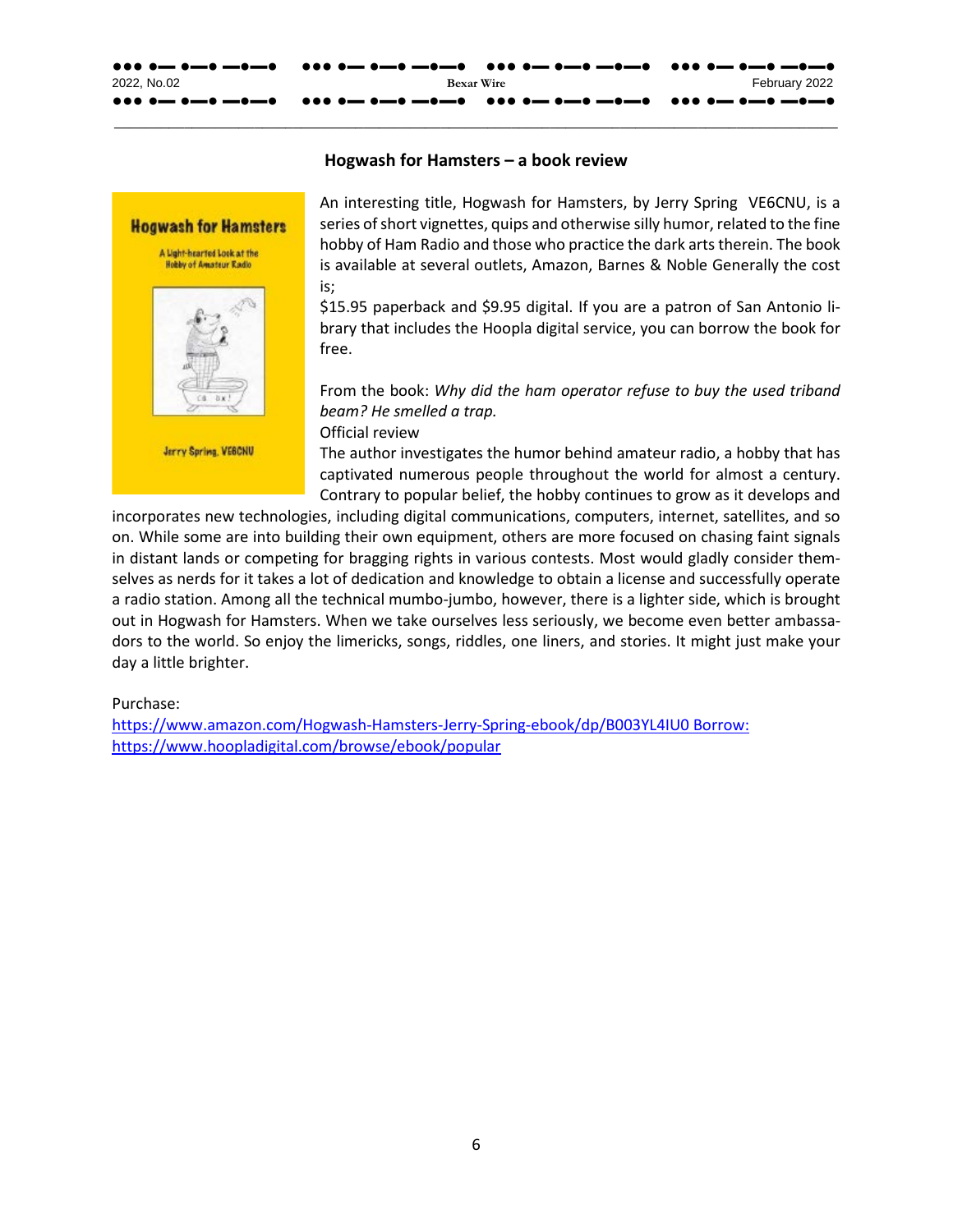

**Something I found very interesting about lateral thinking.**

**During World War II, fighter planes would come back from battle with bullet holes. The Allies found the areas that were most commonly hit by enemy fire. They sought to strengthen the most commonly damaged parts of the planes to reduce the number that was shot down.**

**A mathematician, Abraham Wald, pointed out that perhaps there was another way to look at the data. Perhaps the reason certain areas of the planes weren't covered in bullet holes was that planes that were shot in those areas did not return. This insight led to the amour being re-enforced on the parts of the plane where there were no bullet holes.**

**The story behind the data is arguably more important than the data itself. Or more precisely, the reason behind why we are missing certain pieces of data may be more meaningful than the data we have.** 

**\_\_\_\_\_\_\_\_\_\_\_\_\_\_\_\_\_\_\_\_\_\_\_\_\_\_\_\_\_\_\_\_\_\_\_\_\_\_\_\_\_\_\_\_\_\_\_\_\_\_\_\_\_\_\_\_\_\_\_\_\_\_\_\_\_\_\_\_\_\_\_\_\_\_\_\_\_\_\_\_\_\_\_\_\_\_\_\_\_\_\_\_\_**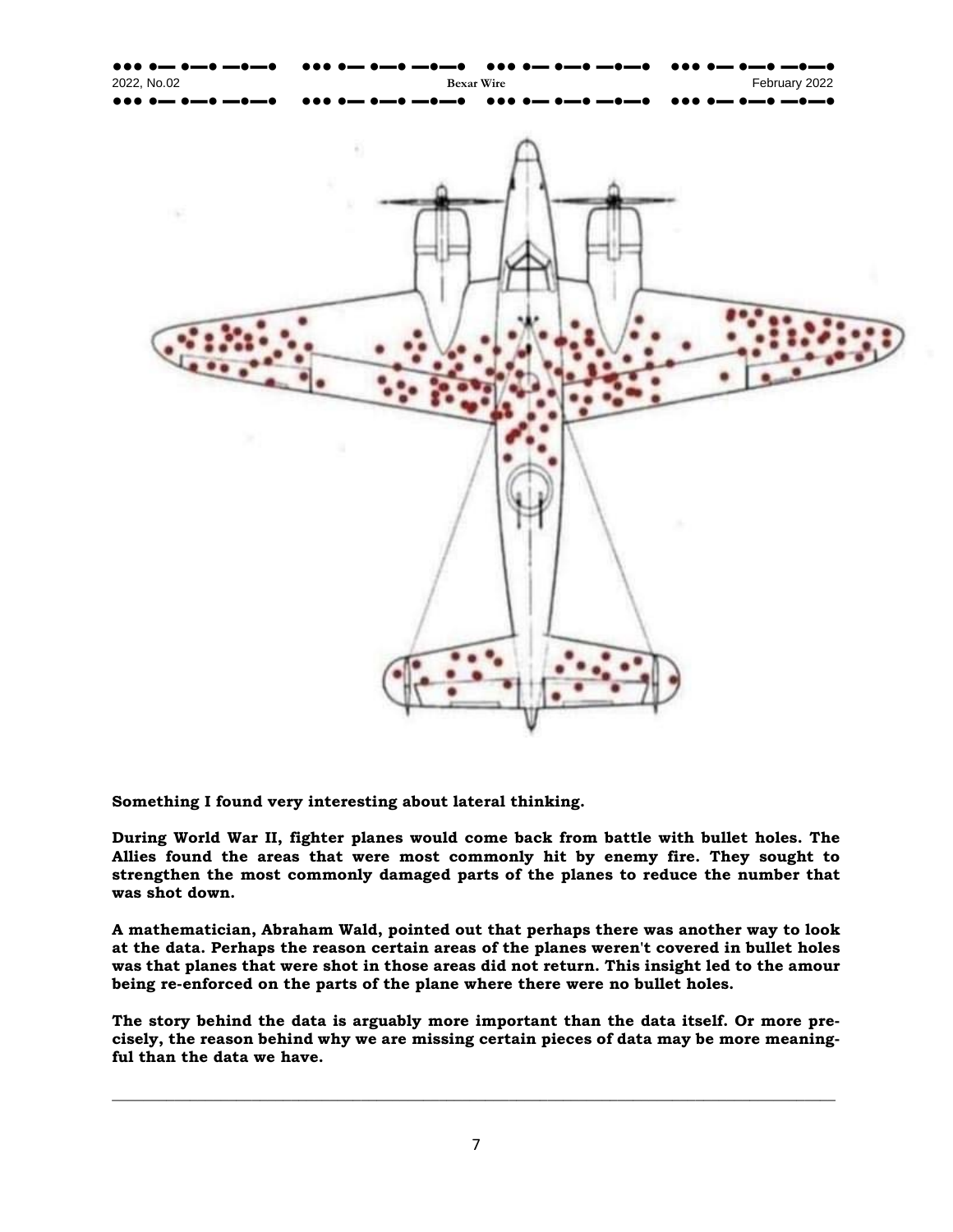#### ●●● ●▬ ●▬● ▬●▬● ●●● ●▬ ●▬● ▬●▬● ●●● ●▬ ●▬● ▬●▬● ●●● ●▬ ●▬● ▬●▬● 2022, No.02 **Bexar Wire** February 2022 ●●● ●▬ ●▬● ▬●▬● ●●● ●▬ ●▬● ▬●▬● ●●● ●▬ ●▬● ▬●▬● ●●● ●▬ ●▬● ▬●▬●

#### **Trading Post**

Did you know we have a TRADING POST classified section on our website? <https://w5sc.org/classifieds/> Yes, and it's FREE for members to use. Items are listed for 30 days by default, but can be extended by request to webmaster.

Does it work? Yes most have sold everything posted. However, remember your audience…Hams. So, will your car or boat sell here? Maybe not, but your antenna or tower will. You can post and sell your stuff for **FREE**. Recommendations, add picture, manufacturer, model number in description and of course contact info and price.

**\_\_\_\_\_\_\_\_\_\_\_\_\_\_\_\_\_\_\_\_\_\_\_\_\_\_\_\_\_\_\_\_\_\_\_\_\_\_\_\_\_\_\_\_\_\_\_\_\_\_\_\_\_\_\_\_\_\_\_\_\_\_\_\_\_\_\_\_\_\_\_\_\_\_\_\_\_\_\_\_\_\_\_\_\_\_\_\_\_\_\_\_\_**

#### **Silent Key Committee (**From web master, Bill Craft, KD2HIQ)

The web site now has a silent key page [ https://w5sc.org/silent-key/ ] that provides information about thinking ahead and providing forms to document what you have. SARC does not directly buy any SK equipment, we provide a service to help loved ones dispose

of equipment. The service consists of information, consulting and possibly disposal of equipment by donation.

We encourage you to plan ahead and make those hard decisions ahead of time so those who are left don't end up dumping your equipment in the trash. Not everyone plans ahead, most us try to ignore the fact that at some point our health may fail or we may be called to meet our maker.

The goal is to help fellow hams and their families deal with this in their time of need. They do not have to be members of SARC for us to help. We offer our services to the ham community to benefit other hams and their families.

The committee can be reached by emailing [SilentKey@w5sc.org](mailto:SilentKey@w5sc.org)



SARC has had a Groups.io. Its name is saradioclub.

If you haven't signed up for group.io, you should. Groups.io is our primary email messaging method to all club members. It is FREE for all members.

- Several members have asked where are the notices, schedules and codes for Zoom meetings? 1. The groups.io calendar has a schedule of Zoom meetings and access codes.
	- 2. The calendar can be accessed directly from the club web site [https://w5sc.org/events-](https://w5sc.org/events-calendar/)
	- [calendar/](https://w5sc.org/events-calendar/) NOTE: it is the same groups.io calendar.

The saradioclub Group.io is being used to publicize SARC business meetings. It can be used for other things like promotion of VEC testing and classes. Members of the saradioclub Group.io can and have asked each other technical questions or sought assistance.

The saradioclub Group.io is a closed group. To become a member, go to saradioclub.groups.io. (You may need to have a Groups.io account.) You will then need to select *Apply for membership in this group*. This generates a message. SARC members can expect approval to join the saradioclub Group.io in probably less than 24 hours.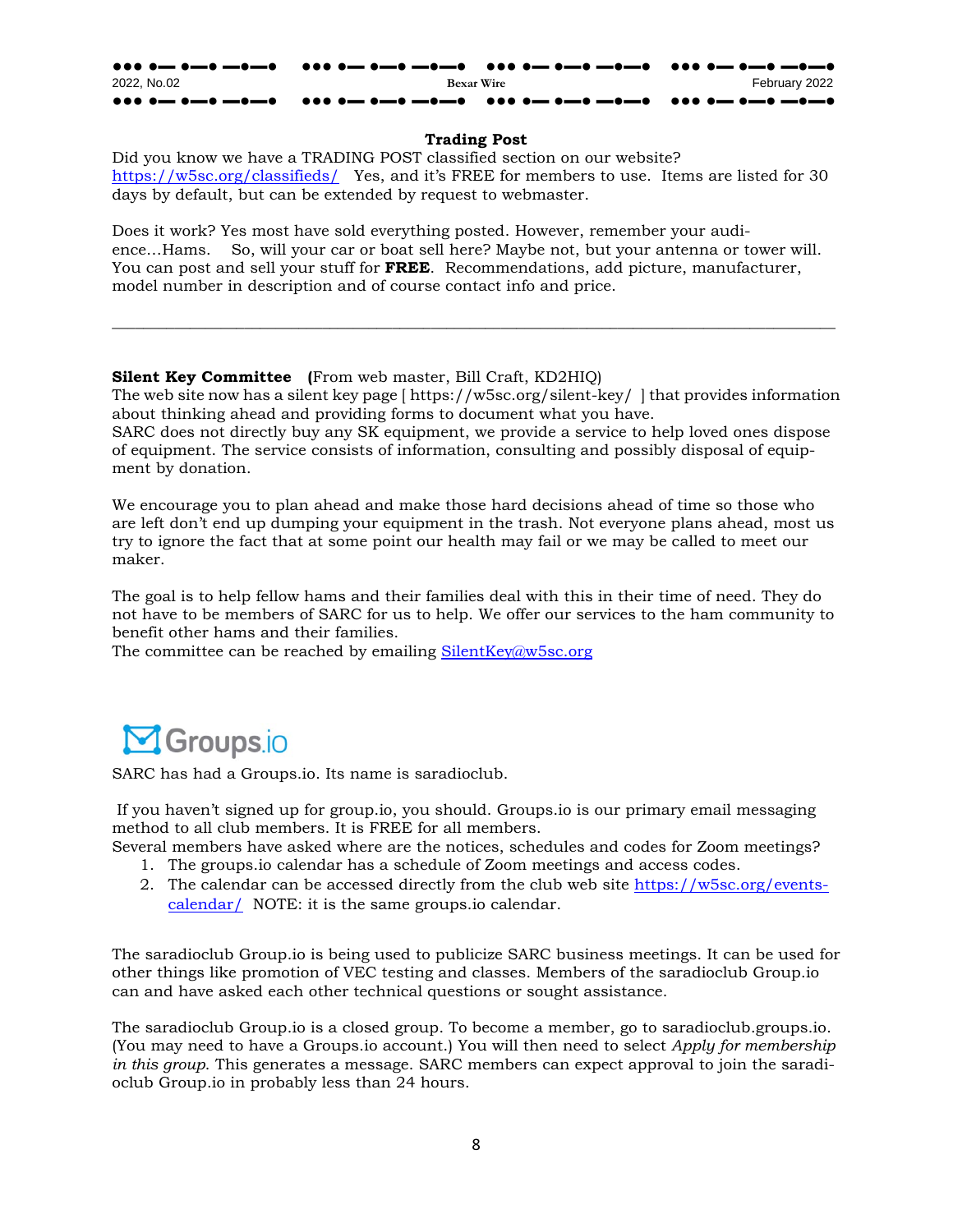| 2022. No.02 | <b>Bexar Wire</b> | February 2022 |
|-------------|-------------------|---------------|
|             |                   |               |

#### **SARC Tweets**



Reminder: there are two active Twitter accounts for the San Antonio Radio Club. They are @SARadioClub and @ARadioFiesta.

The @SARadioClub is being used to publicize SARC meetings. It can be used for other things like promotion of VEC testing and classes.

When work again commences the @ARadioFiesta will be used.

SARC members are encouraged to follow both Twitter accounts.

#### **SARC Facebook**



There is a San Antonio Radio Club – SARC (@saradioclub) Facebook Page.

The newsletter editor is making posts about SARC meetings and other activities. Any Officer, Committee Chairperson, or member who believes that they have information that should be posted to this page should contact the newsletter editor using the contact information for the newsletter editor on page 2 of this newsletter.

SARC members are encouraged to follow this Facebook Pa

### **SARC SLACK**



There is a San Antonio Radio Club Slack team – w5sc.slack.com.

Slack teams are meant to foster communication between team members. Paul Guido, N5IUT, has established the w5sc.slack.com team for SARC. He has also established some channels. Think of the channels as topical areas.

To join send an email to Paul Guido, N5IUT, at [radioteacher@gmail.com.](mailto:radioteacher@gmail.com) In actuality, any team member already a part of the w5sc.slack.com can invite you, but Paul is known to be on it.